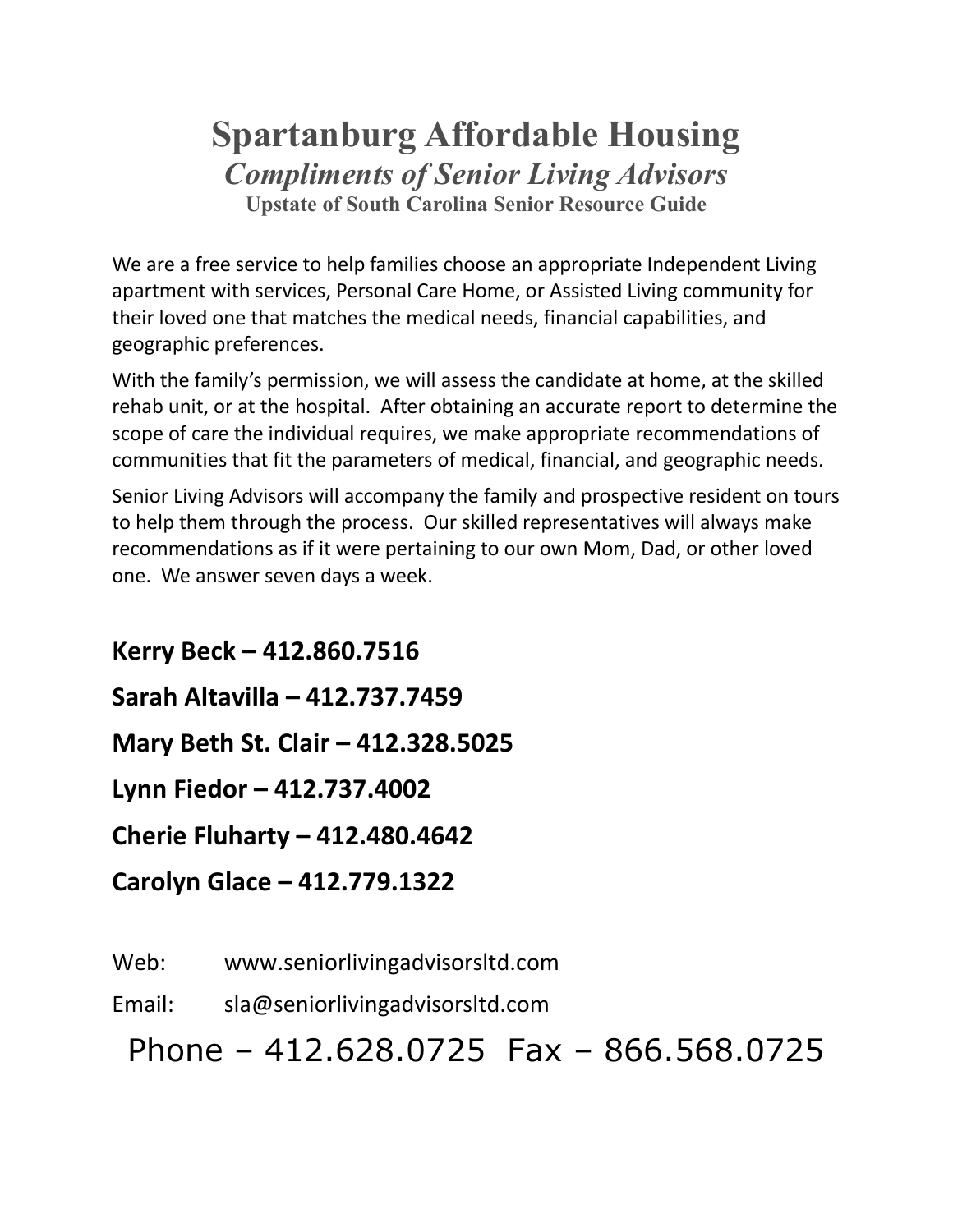# **Spartanburg Affordable Housing - 864-598-6000**

# **Public Housing**

# **Archibald Rutledge Hi-Rise & Village**

A total of 150 units consisting of Efficiency & 1 bedroom apartments located at 764 N. Church Street near Spartanburg Regional Healthcare Center. The apartments are fully equipped with range, refrigerator, garbage disposal, along with central heat and air conditioning. Laundry rooms, chapel and community room located in Hi-Rise. A Senior Center satellite office located next door.

# **Cambridge Place**

A total of three, two-unit townhomes on Brawley Street in Spartanburg's Northside. Cambridge Place is a modern complex, which consists of brightly colored, energy-efficient homes with large porches and state-of-the-art appliances.

# **Camp Croft Courts**

A total of 96 renovated 1, 2 & 3 bedroom apartments located at 111 Hanover Place. The apartments are fully equipped with range, refrigerator, washer hookups along with central heat and air conditioning. A Computer center, laundry building and playground located on-site.

#### **Prince Hall Apartments**

A total of 100 Renovated 2 & 3 bedroom apartments located at 100 Prince Hall Lane. The apartments are fully equipped with range, refrigerator, washer hookups along with central heat and air conditioning. A computer center, complex library and playground located on site. Tenants pay electric utilities.

#### **Victoria Garden Apartments**

A total of 80 Renovated 1, 2, 3 & 4 bedroom apartments located at 695 Howard Street near Cleveland Elementary School. The apartments are fully equipped with range, refrigerator, washer hook-ups along with central heat and air conditioning. A Computer center, laundry building and playground located on-site.